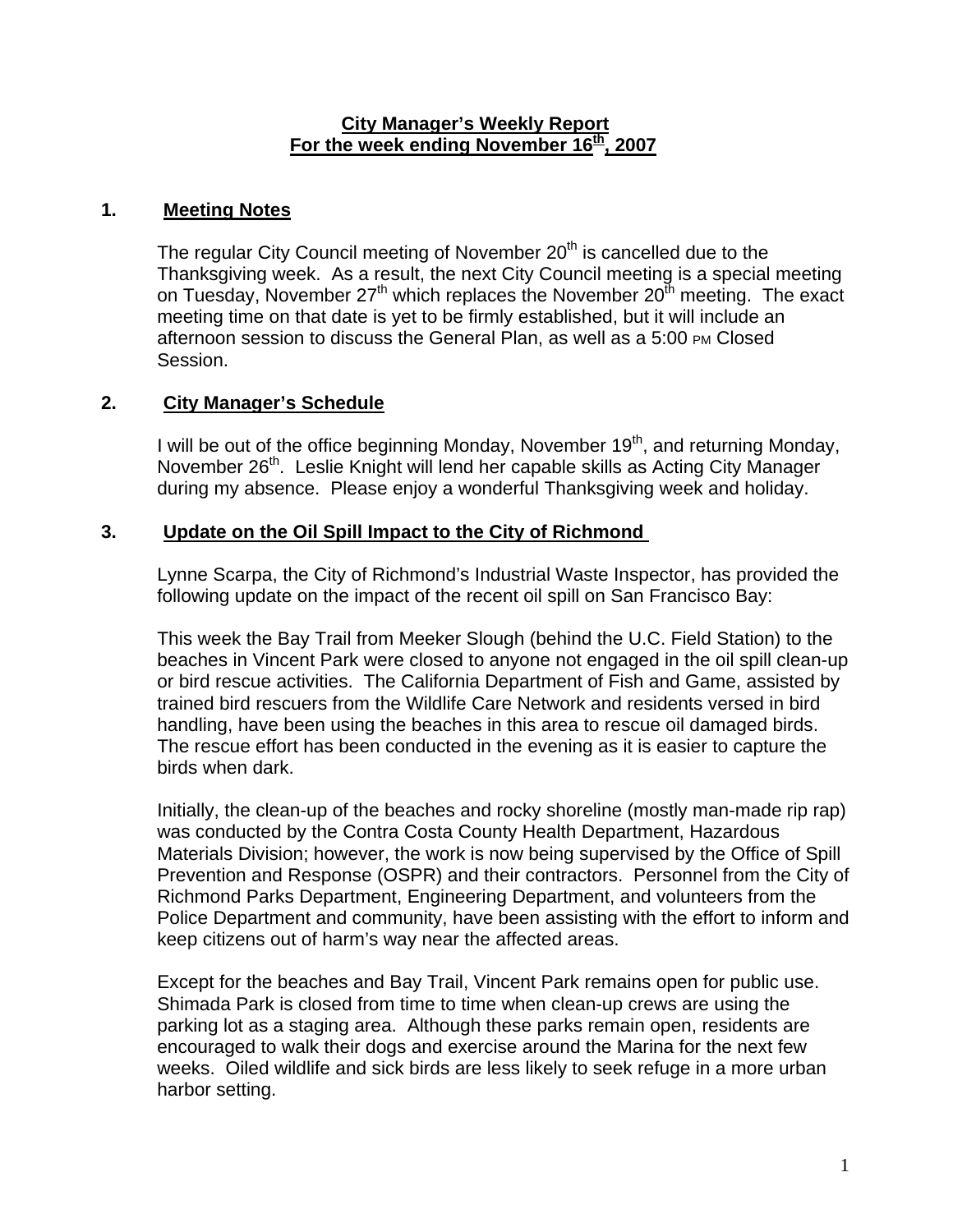The East Bay Regional Park District is keeping the Bay Trail open from the Meeker Slough area, south to the Albany mud flats, as this is a well used commuter route. They have closed Keller Beach and the beach area at Ferry Point, including the pier where fishing is prohibited for the time being.

We will continue to keep you informed.

### **4. Emergency Oversight Hearing on the San Francisco Bay Oil Spill**

On Thursday, November 15<sup>th</sup>, Fire Chief Michael Banks attended the Emergency Oversight Hearing on the San Francisco Bay Oil Spill, held in the Emeryville City Council Chambers. Assembly Members Loni Hancock, Chair of the Natural Resources Committee, Mark Leno (San Francisco, District 13) and Sandre' Swanson (Oakland, District 16) presided over the hearing. Its purpose was to gather information on what actually led to the spill, assess current conditions, examine the environmental damage , as well as determine what immediate steps will be necessary to ensure proper clean-up and protection of coastal and marine resources and wildlife.

Representatives from the following agencies testified before the committee: State of California Legislative Analyst's Office, California Department of Fish and Game, Office of Oil Spill Prevention and Response (OSPR), Contra Costa County Office of Emergency Services, Marine Spill Response Corporation (MSRC), International Longshore and Warehouse Union, U.C. Davis Wildlife Health Center, California Coastkeeper Alliance, San Francisco Baykeeper, and the Pacific Coast Federation of Fishermen's Associations. The United States Coast Guard was invited, but declined to participate.

A public open forum followed this agency testimony, during which many issues were shared by concerned citizens and other governmental agency representatives.

# **5. Office of Neighborhood Safety (ONS) Activities**

One of the purposes of the Office of Neighborhood Safety (ONS) is to begin to solidify cross agency and jurisdictional commitments and to identify points of collaborative opportunity. Among the key activities involving potential collaborative strategies this past week were:

- ONS participated in a symposium facilitated by Senator Don Perata's Office and the Alameda County Re-entry Network as an opportunity to receive technical assistance on behalf of the ONS re-entry strategy.
- ONS convened a meeting with the Contra Costa County Adult Mental Health Services Division to introduce the ONS Street Outreach Strategy. The ONS will work to determine and establish meaningful points of coordination and collaboration between the City and this agency to ensure greater service coordination and delivery for Richmond communities impacted by street violence.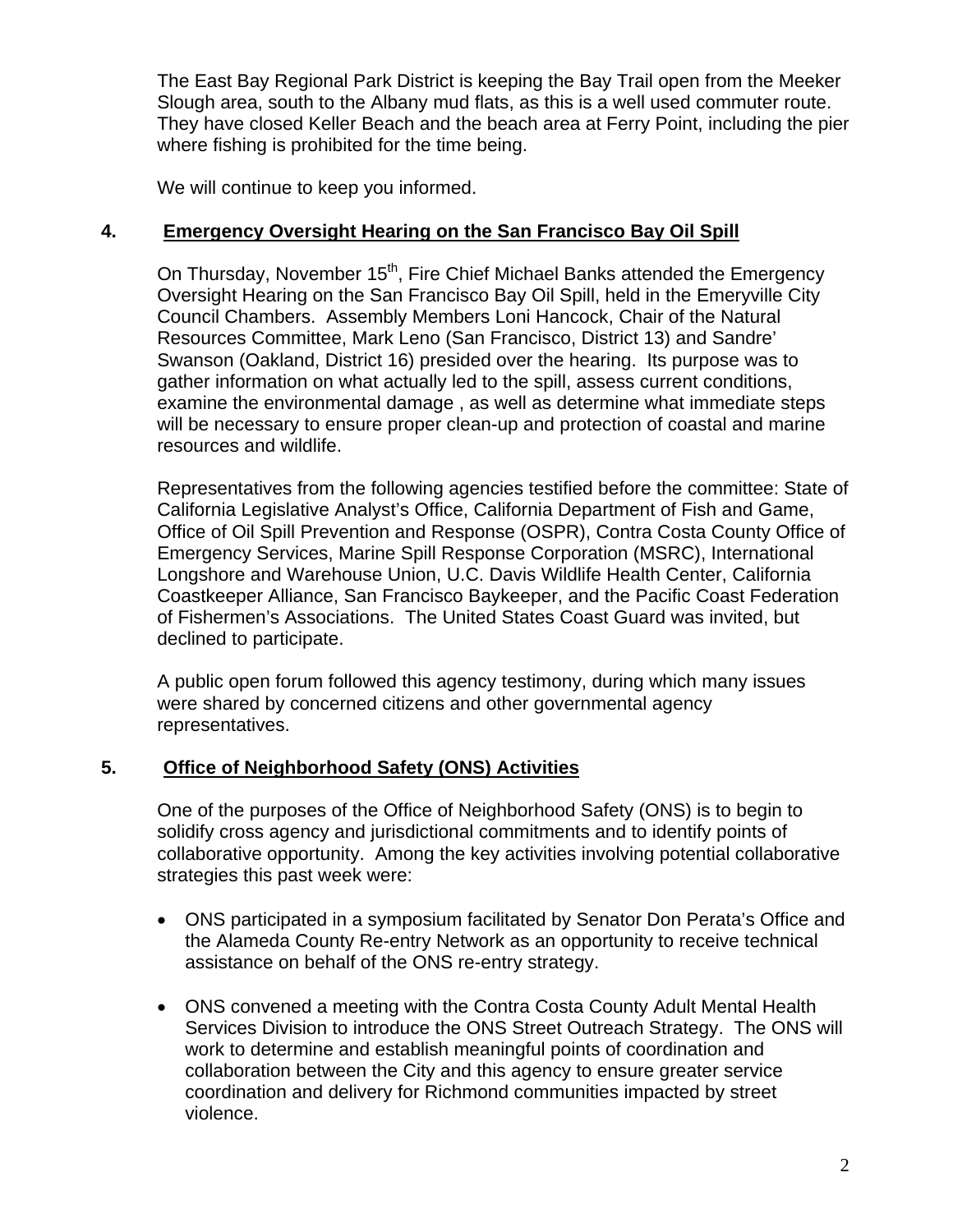Another purpose of the ONS is to build and strengthen opportunities for dialogue and communication with Richmond community stakeholders and to share information and receive community input regarding ONS priorities and strategy implementation. Among the key meetings this past week included:

- ONS met with a sub-group of the Richmond Ministers Council to discuss ways that the Richmond ministerial community and the represented church congregations can assist and be supported in creating and implementing violence prevention and intervention activity in coordination with ONS efforts and priorities.
- ONS met with Tent City President Jackie Thompson, Ms. Lillie Mae Jones and other representatives from C.Y.C.L.E., and Police Department Chaplain President Reverend George Brown to discuss and receive input regarding the ONS Street Outreach Strategy. Also discussed were ideas about the potential implementation of violence prevention and intervention and supplementary street outreach activity that ONS, Tent City, C.Y.C.L.E., and Reverend Brown can coordinate and implement jointly.

ONS staff also met with the Richmond Police Activities League Board of Trustees, the Richmond Improvement Association (RIA), and continued work on the California Gang Reduction and Intervention Program Grant application.

#### **6. Measure B - Telecommunications Utility Tax Revisions**

As of 5:00 PM on Friday, November  $16<sup>th</sup>$ , an Argument in Favor of Measure B was filed in the City Clerk's Office and with the County Elections Department. No argument against Measure B was filed. Therefore, there will be no rebuttals. The Argument in Favor of the Measure along with the City Attorney's Impartial Analysis will be printed in the Voter Pamphlet.

# **7. Richmond Build Programs Recognized for "Best Practices"**

Richmond BUILD staff hosted visits by Education Program Consultants from the California Department of Education in Sacramento, and by staff from the City of Berkeley and City of San Francisco, who came to view and learn about the preapprenticeship training program. The City's partnership with Adult Education, trade unions, City government, developers and employers is now recognized as a best practice model with possibilities for replication in other parts of the State. In addition, Richmond BUILD's solar technology training and installation component, coordinated with Solar Richmond, received positive media exposure this week from KNTV Channel 3, as program participants applied their newly acquired skills in helping to install a solar system for a Richmond residence. *Time* magazine also had a photographer on-site for their upcoming story on Solar Technology.

#### **8. RichmondWorks Partners to Provide EMT Training Program**

RichmondWORKS is partnering with the Richmond Fire Department (RFD), Richmond Professional Black Firefighters, and the WCC Adult School to implement an Emergency Medical Technician (EMT) training program in an effort to increase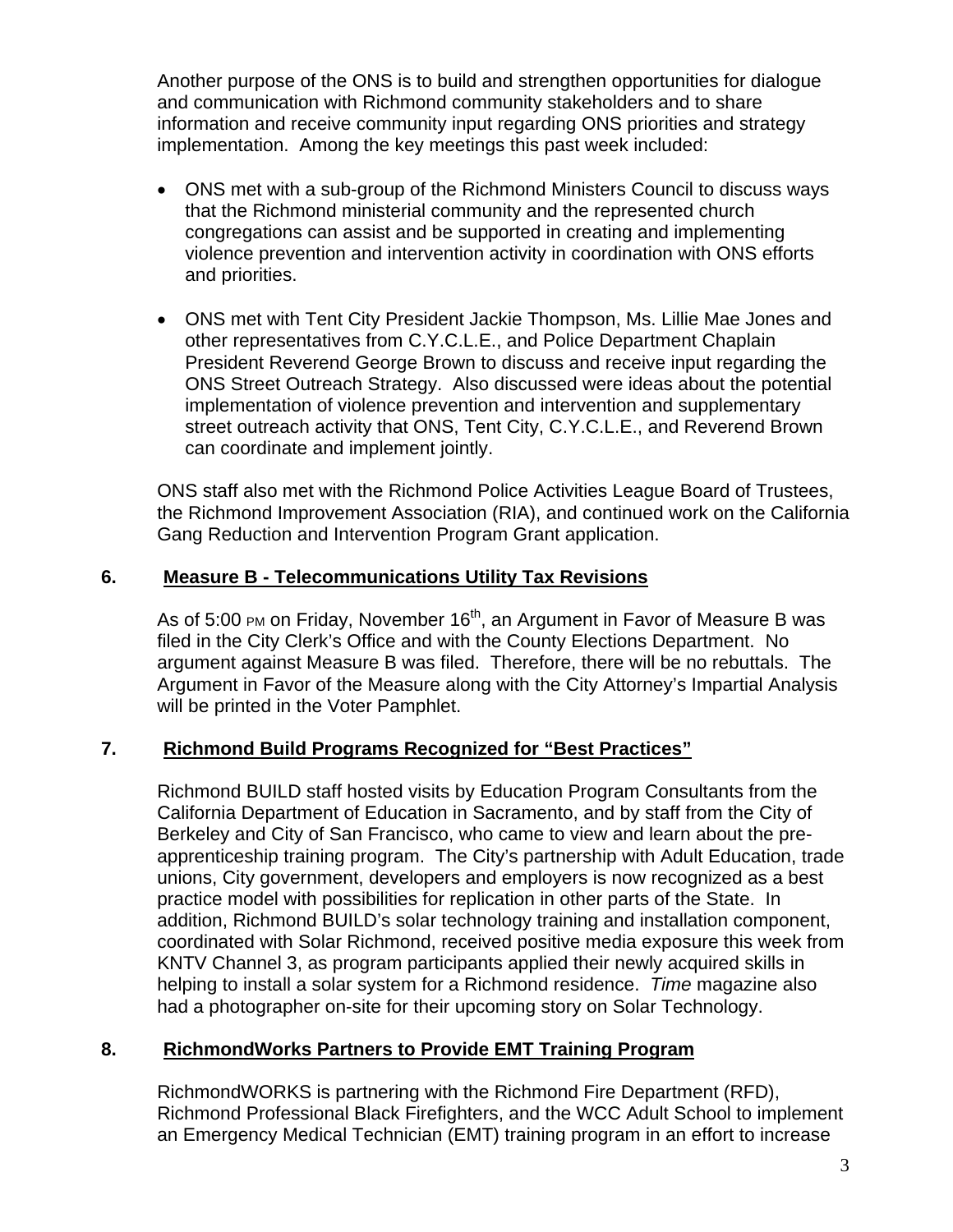the number of qualified Richmond residents that apply for the City's Fire Fighter examination. RichmondWORKS will coordinate the recruitment and outreach, RFD will provide the instruction, Richmond Professional Black Firefighters will offer tutoring and support, and WCC Adult School will sponsor the class and will offset the cost of instruction. The ten (10) week EMT training program is scheduled to begin mid-January 2008 and the class is limited to Richmond residents that have an interest in a career in public safety, possess a high school diploma and have or can obtain a driver's license.

# **9. RichmondWORKS Hiring Statistics**

RichmondWORKS hires during the last 10 months are as follows:

|           | 90  |
|-----------|-----|
| February  |     |
| March     | 126 |
| April     | 178 |
| May       | 166 |
| June      | 81  |
| July      | 45  |
| August    | 76  |
| September | 32  |
| October   | 73  |
|           |     |
| Total     | 920 |

# **10. Outstanding Efforts by Crescent Park in Crime Reduction**

George Proper, the General Manager for Crescent Park Apartments, reports that, for the last eight consecutive months, calls for assistance to the Richmond Police Department have gone down compared to the same month in the prior year. Calls for the past eight months are down 26%, while calls for the past three months are down 40%, and calls for October are down 56%. The following table details this trend:

| Month     | 2007 | 2006 |
|-----------|------|------|
| March     | 57   | 60   |
| April     | 63   | 65   |
| May       | 76   | 85   |
| June      | 60   | 77   |
| July      | 47   | 84   |
| August    | 58   | 71   |
| September | 46   | 74   |
| October   | 34   | 77   |
| Average   | 55   | 74   |

Mr. Proper sent his thanks to the Richmond Police Department, as well as the residents of Crescent Park for this excellent outcome.